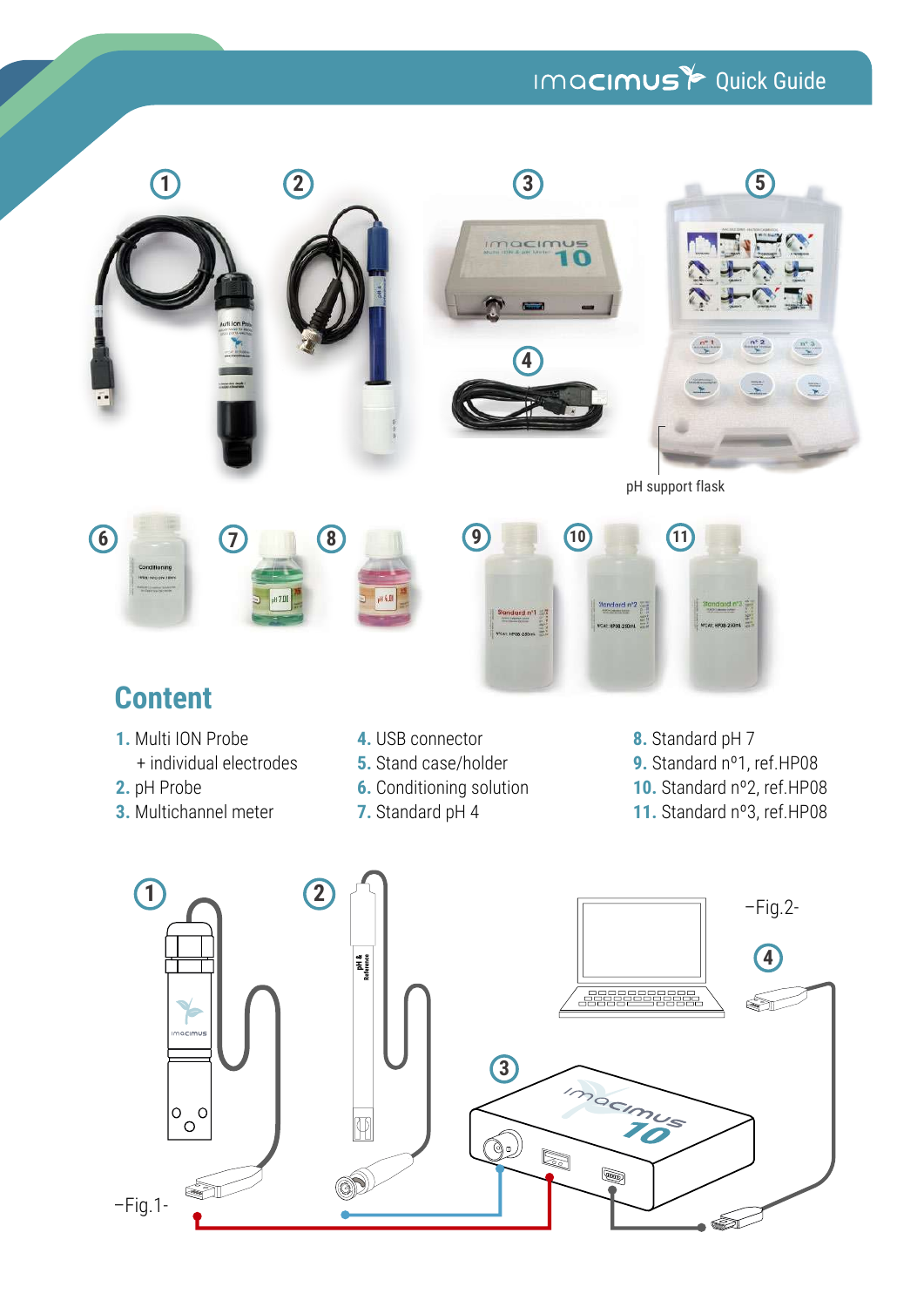## IMQCIMUS<sup>to</sup> Quick Guide

## **Software download for Windows**

- **A.** Software is available at **http://software.imacimus.com**
- **B.** Download the file to your Windows laptop, computer or tablet and proceed with the installation.
- **C.** Check information and/or video tutorials on our site. Full detailed pdf guide also available on site for download. **http://software.imacimus.com**

### **Equipment installation**

- **1.** Connect Multi Ion and pH probe to the multichannel meter.–Fig.1-
- **2.** Plug the meter to your Windows computer or tablet using the USB cable. –Fig.2-
- **3.** Run the software. Meter is automatically detected as the software is started for the first time. *To restart automatic detection configuration*  $\rightarrow$  *reset.*

**4.** Probe configuration. If you have acquired all the parameters (7 ions) the probe is preconfigured. Otherwise, you must configure/add a new probe. - See user manual -

## **White/Transparent case preparation**

- **1.** Shake vigorously the standard solutions before using them.
- **2.** Fill 3/4 of each container with proper solution.

*During calibration and measurement process, containers should not be removed from case. The case is used as support for the probes during the process.*



Renew/ refresh solutions after 3 calibrations

## **Multi Ion probe conditioning**

*For conditioning, it is not necessary to connect probe to meter nor meter to computer.* 

- **1.** Take off the rubber cap from the probe twisting it clockwise. Image 1 -.
- Place the probe in the conditioning solution provided. Image 2 -. **2.**

### **CONDITIONING TIMES**

1st use or sporadic **1h - 4h** Frequent use **30 min - 1h**



It is very important to respect the conditioning time

3. Once the time has passed, rinse the Multi Ion probe with deionized water (not included) and dry externally with absorbent paper.

Electrodes tips are extremely sensitive. Take special care when drying with the tissue paper the probe



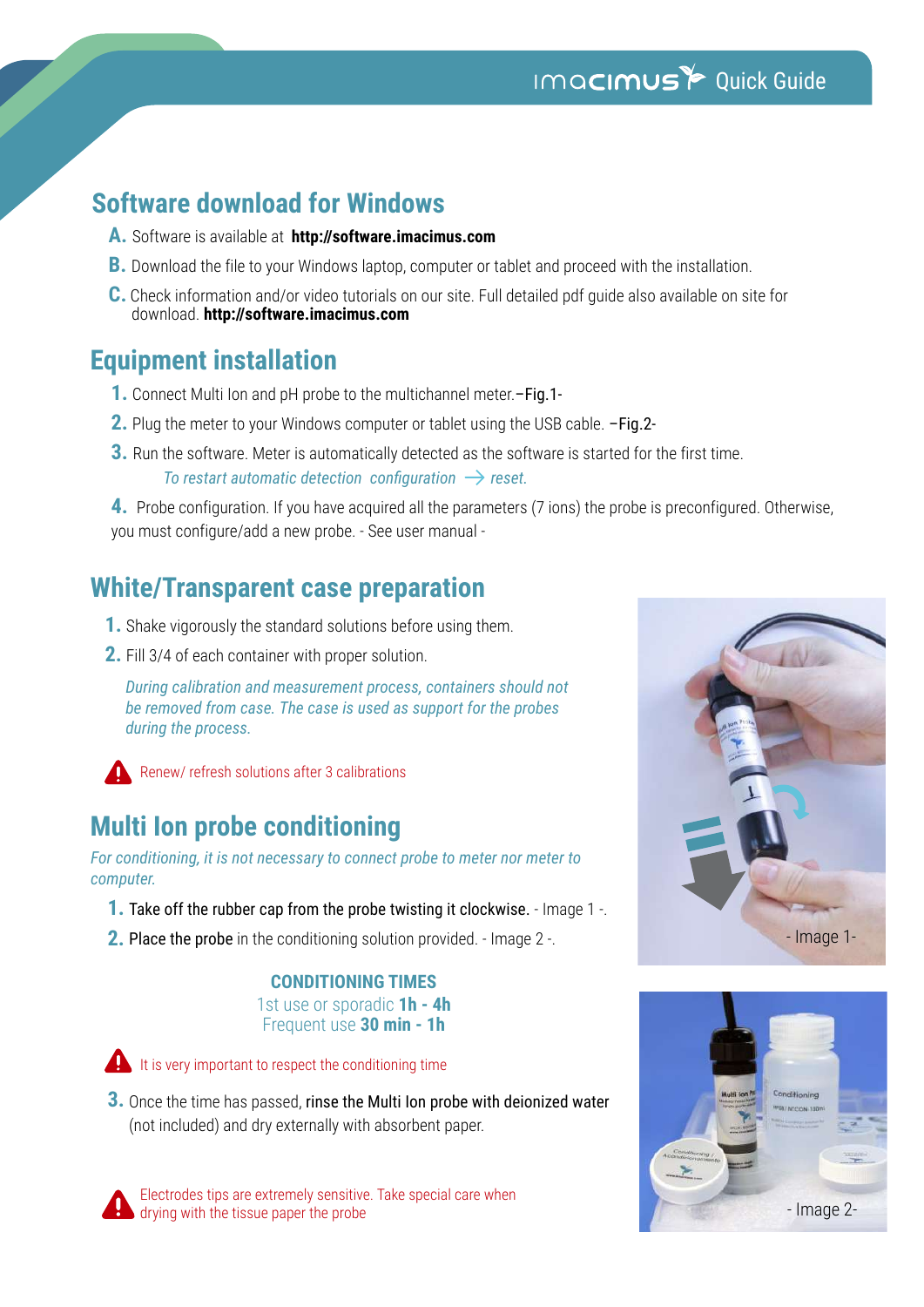## IMQCIMUS<sup>t</sup> Quick Guide

## **Calibration**

### **1. pH electrode calibration**

Don't move the probes during the calibration process.

### **1. Preparation**

Run the software. Go to "Calibration" menu. Select pH solution on the left panel section. Unscrew pH bottle and remove from pH probe. - Image 3 -. *Rinse with plenty of deionized water and dry externally.*

### **2. pH4 calibration**

Introduce pH probe in pH4 Standard (red) and press Remove the probe when indicated. *Rinse with plenty of deionized water and dry externally.*

### **3. pH7 calibration**

Introduce pH probe in pH7 Standard (green) and press Remove the probe when indicated. *Rinse with plenty of deionized water and dry externally.*

### **2. Calibration of Multi Ion + pH**

### **1. Standard 1 calibration**

Place Multi Ion and pH probes in container of Standard Solution 1. Select your calibration solution (reference in the supplied bottle) and press When indicated, remove the probes and dry externally with absorbent paper. DO NOT RINSE.

### **2. Standard 2 calibration**

Place Multi Ion and pH probes in container of Standard Solution 2. Select your calibration solution (reference in the supplied bottle) and press  $\Box$ When indicated, remove the probes and dry externally with absorbent paper. DO NOT RINSE.

### **3. Standard 3 calibration**

Place Multi Ion and pH probes in container of Standard Solution 3. Select your calibration solution (reference in the supplied bottle) and press When calibration end indicated, remove the probes, RINSE with deionized water and dry probes externally with absorbent paper.

#### *The results of the calibration will appear in a pop-up window:*

*Correct calibration Renew Standards or replace the electrode*

*In case of incorrect calibration you can continue with the analysis of the remaining parameters.*